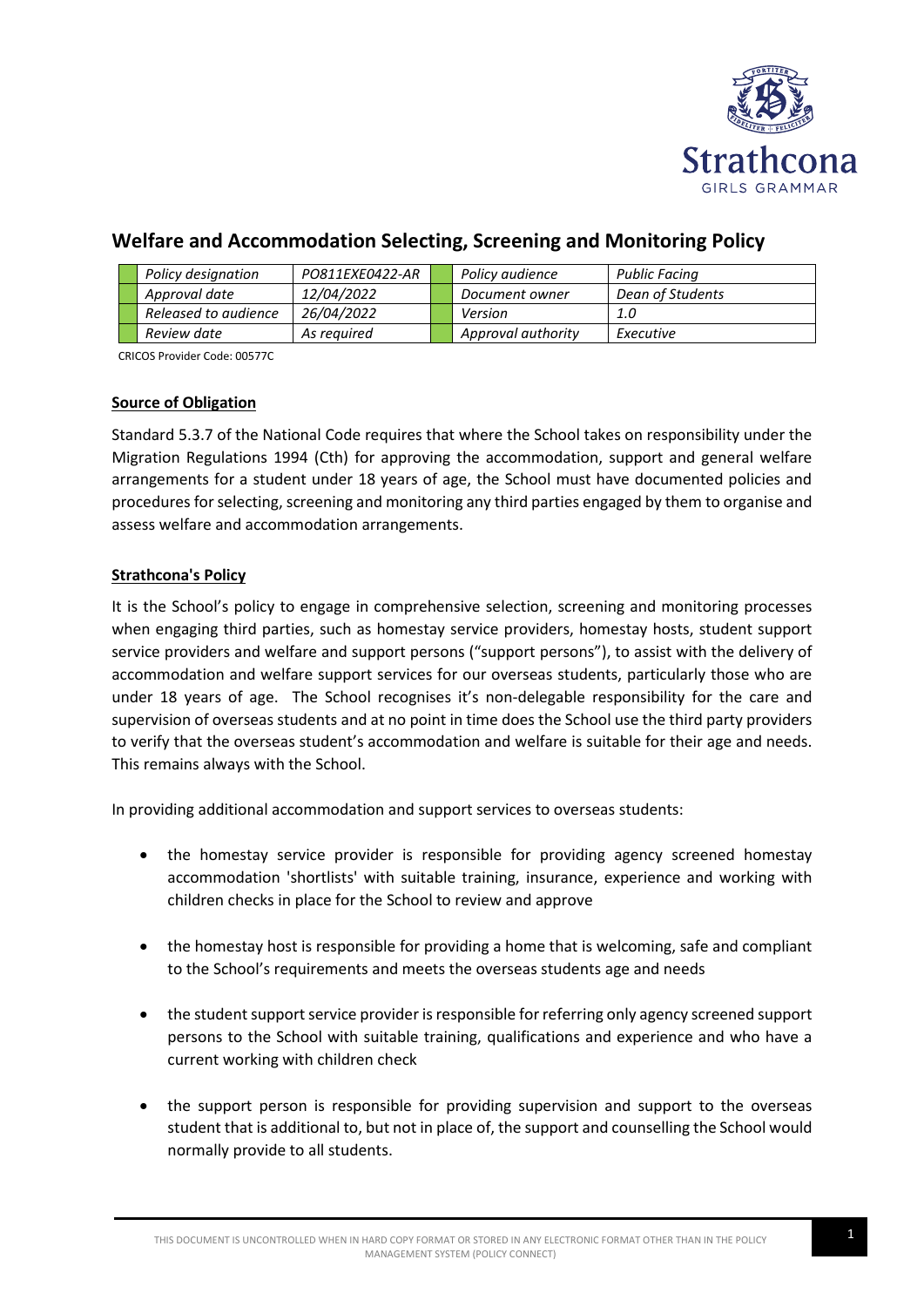

# **Screening**

The School has screening procedures in place to ensure that third parties engaged by the School are suitably trained, qualified, experienced and have appropriate internal controls and measures in place to assist the School in providing accommodation and welfare support services to overseas student.

# **Screening homestay service providers**

The School carefully screens homestay service providers (i.e. accommodation agencies) for quality of service, ethical standards and adherence to the child safe standards before entering into a service agreement with the provider. The screening process involves:

- Having an initial meeting with the service provider to gain an understanding of the business and its operations
- Obtaining and verifying the service provider's policies and procedures in relation to screening, selecting and monitoring its homestay hosts and its compliance with the child safe standards
- Informing the service provider of the School's child safe practices and the requirement and expectation of the service provider to comply with these practices
- Reference checking and consulting with network schools on the provider's quality of service

Once screening is completed and approved, a service agreement, prepared by the School's solicitor, is provided to the service provider to execute.

# **Screening homestay hosts**

The School carefully screens homestay hosts (i.e. the property and the people within the home) to ensure that the arrangement is appropriate to the student's age and needs. This is completed prior to placing the student with the homestay host (initial screening) and reviewed every 6 months thereafter (ongoing monitoring).

# *Screening adult family members*

The Overseas Student Coordinator completes the initial screening of the homestay host(s) by meeting with the homestay host and completing the Overseas Student Welfare and Accommodation Assessment Form, identifying and verifying the suitability of all adult family members in the home. This screening process includes:

- sighting and verifying the WWCC status of all adult family members is valid and current against the WWCC Victoria online checking tool
- sighting proof of personal identity (i.e. driver's license / passport)
- gaining an understanding of the homestay host experience / history in providing homestay accommodation / working with children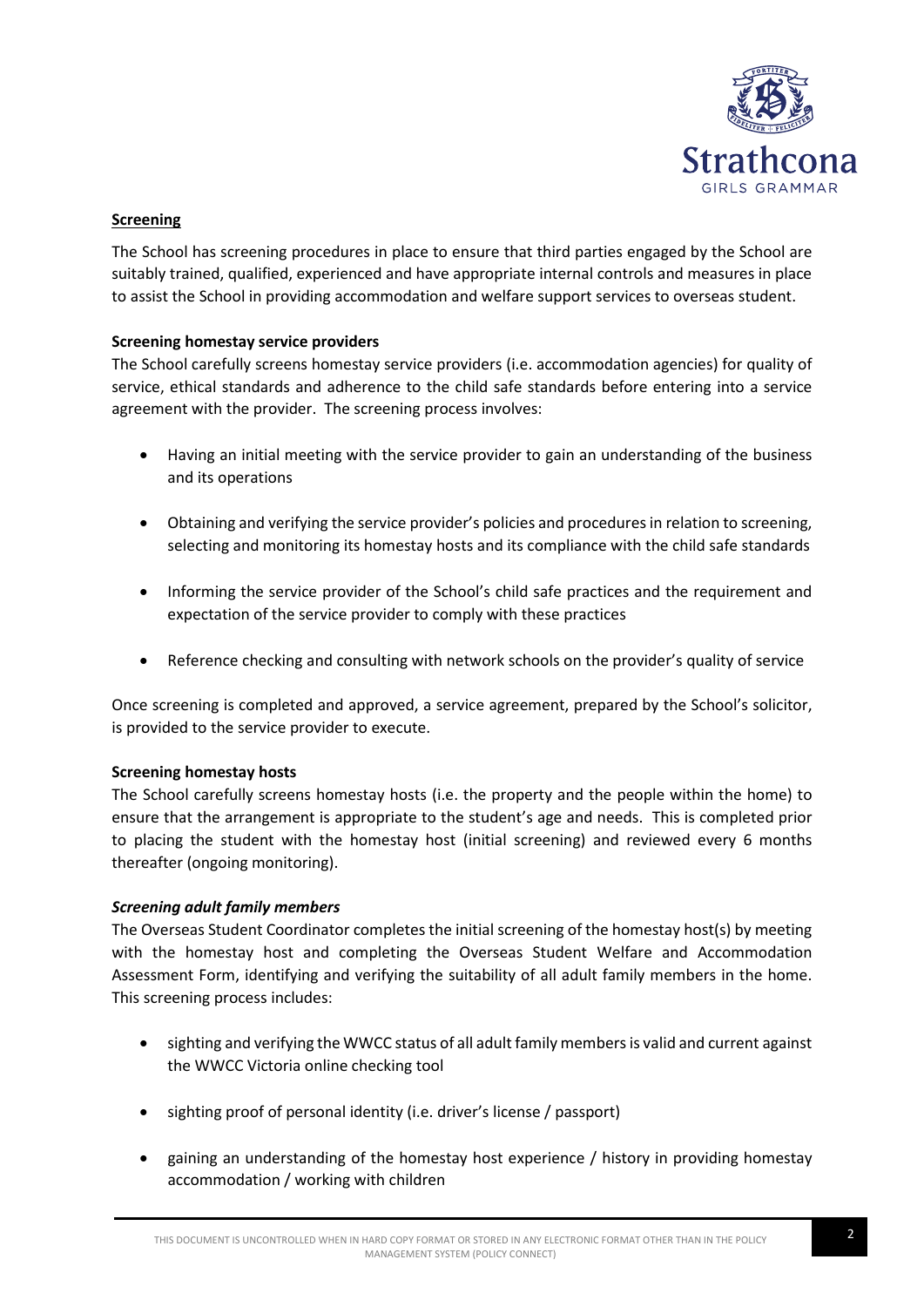

• reference checking against the School's endorsed and approved homestay service provider partner

# *Screening the homestay accommodation*

The Overseas Student Coordinator completes the initial screening of the homestay home by visiting the proposed accommodation and verifying the suitability of the property to the student's age, needs and expectations. This screening process includes:

- completing an onsite home inspection, filling in the Overseas Student Welfare and Accommodation Assessment Form and ensuring that the property is suitable to accommodate overseas students (unless the property has been verified by a site visit in relation to another student in the previous three months)
- taking photos of the proposed living arrangement including the student's bedroom, bathroom facilities, kitchen and shared areas
- putting in place any corrective actions (if applicable) that must be met prior to the student being placed in the home

# **Screening student support service providers**

The School carefully screens welfare and support service providers (i.e. student support service agencies) for quality of service, ethical standards and adherence to the child safe standards before entering into a service agreement with the provider. The screening process involves:

- Having an initial meeting with the service provider to gain an understanding of the business and its operations
- Obtaining and verifying the service provider's policies and procedures in relation to screening, selecting and monitoring of its welfare support staff that it refers to the School and its compliance with the child safe standards
- Informing the service provider of the School's child safe practices and the requirement and expectation of the service provider to comply with these practices
- Reference checking and consulting with network schools on the provider's quality of service

Once screening is completed and approved, a service agreement, prepared by the School's solicitor, is provided to the service provider to execute.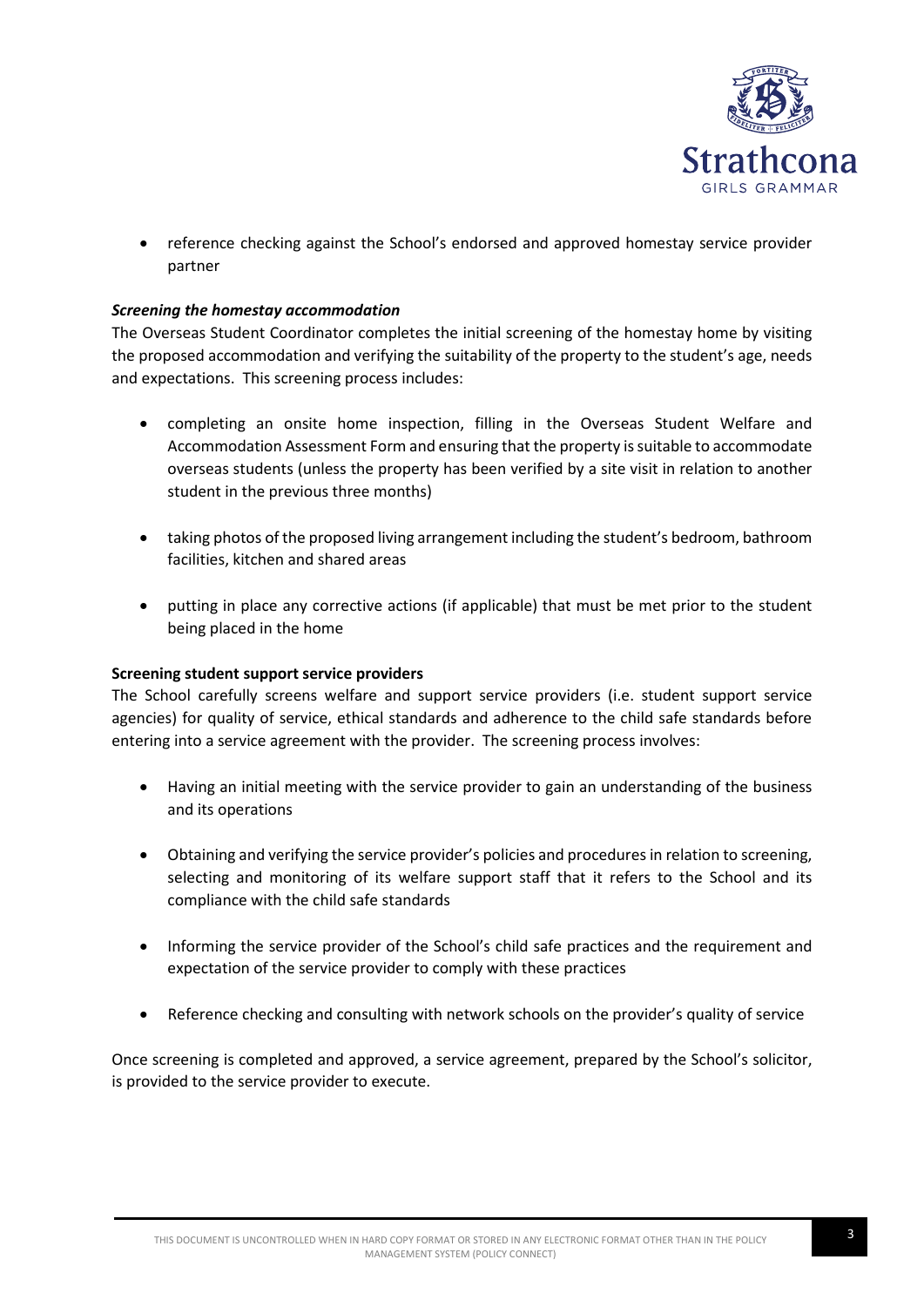

# **Screening welfare and support person**

The School carefully screens support persons directly and indirectly through a number of procedures, by:

- obtaining and verifying the support service provider's policies and procedures in relation to screening, selecting and monitoring of its welfare support staff (support person) that it refers to the School
- sighting and verifying the WWCC status of all support persons that are referred to the School to ensure it is valid and current against the WWCC Victoria online checking tool
- sighting proof of personal identity (i.e. driver's license / passport)
- gaining an understanding of the support person's experience / history in providing welfare and support services for overseas students

#### **Selection**

Third party providers are selected on merit, quality of service and adherence to the child safe standards as per the School's screening process.

#### **Selecting homestay service providers**

Homestay service providers are selected on merit, quality of service and adherence to the child safe standards as per the School's screening process.

# **Selecting homestay hosts**

Strathcona will select the homestay host to be assigned to the overseas student by:

- reviewing the questionnaire / application forms completed by the overseas student and the homestay hosts to ensure that both parties are aligned with their interests and expectations
- reviewing the information and recommendations provided by the School's endorsed and approved homestay service provider partner
- reviewing the completed Overseas Student Welfare and Accommodation Assessment Form for the particular engagement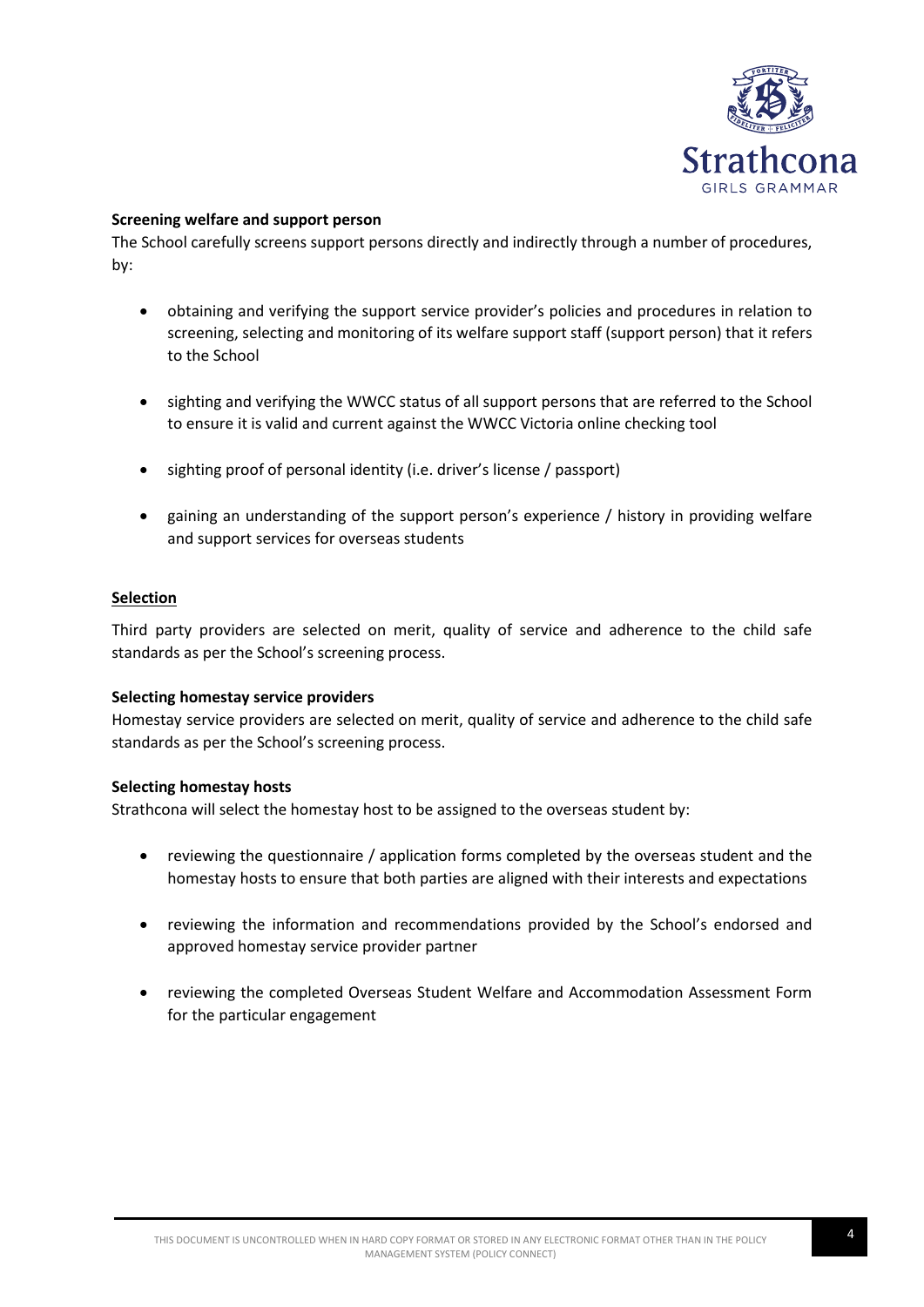

# *Onsite induction of homestay hosts*

For new homestay hosts, the Overseas Student Coordinator will visit the home and induct all adult family members on the School's:

- child safe policies and procedures
- expectations, roles and responsibilities of homestay hosts
- emergency and critical incident management procedures
- emergency contact details

# **Selecting student support service providers**

Student support service providers are selected on merit, quality of service and adherence to the child safe standards as per the School's screening process.

#### **Selecting welfare and support person**

Strathcona will select the support person to be assigned to the overseas student by reviewing the application forms completed by the overseas student to understand their cultural background, life experiences and interests and assigning a support person with the traits that would be most suitable for their age and needs.

# *Induction of Support Persons*

For new support persons selected by the School, the Overseas Student Coordinator arranges an onsite/online meeting with the support person to induct them on the School's:

- child safe policies and procedures
- expectations, roles and responsibilities of the support person
- emergency and critical incident management procedures
- emergency contact details

# **Monitoring**

The School monitors third party providers for ongoing quality of service, ethical standards and adherence to the child safe standards by conducting regular feedback and performance reviews.

# **Monitoring homestay service providers**

Homestay service providers are monitored for ongoing suitability through an annual feedback and performance review.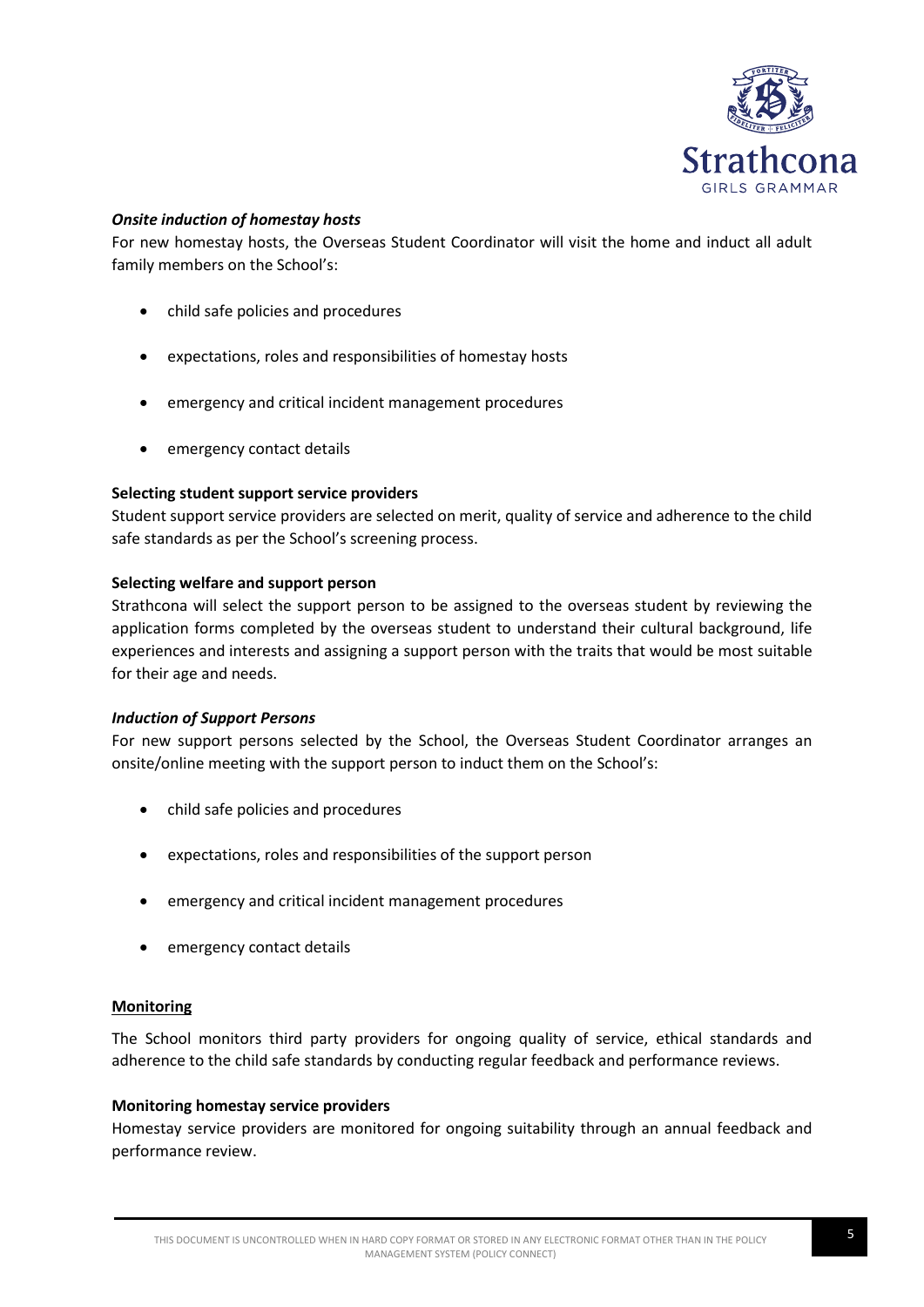

# *Annual Feedback Meeting*

A meeting is held once a year between School representatives and the homestay service provider to review the delivery of accommodation services provided to overseas students and ensure that it continues to meet the service agreement between both parties. It is also an opportunity in this meeting to review the screening and monitoring procedures undertaken by the homestay service provider in ensuring that any homestay hosts referred by the provider to the School are trained, qualified and suitable to provide homestay accommodation to our overseas students.

# *Performance reviews*

The Overseas Student Coordinator completes a performance review for the homestay service provider once per year, to ensure that the service provider continues to meet the service requirements and expectations of the School. The completed review form is stored in the homestay service provider's file and discussed in the annual feedback meeting with the service provider.

# *Feedback Forms*

The Overseas Student Coordinator seeks feedback from families of overseas students on their experience in dealing with the homestay service provider. The Feedback Form is completed in discussion between the Overseas Student Coordinator and the parent/s (with translation assistance where necessary).

# **Monitoring homestay hosts**

The School monitors homestay hosts for ongoing suitability by conducting regular onsite inspections (every 6 months) as well as obtaining regular feedback from overseas students living in the home.

# *Ongoing monitoring (every 6 months)*

An onsite inspection of the property is completed every 6 months after the overseas student is placed in the home. The ongoing suitability of the property to accommodate an overseas student as well as the ongoing suitability of adult family members in the home to provide homestay accommodation and remain in child connected work (WWCC re-verification checks) is reviewed and assessed using the Overseas Student Welfare and Accommodation Assessment Form.

# *Ongoing training of homestay hosts*

For existing homestay hosts, the Overseas Student Coordinator as part of the 6 monthly home inspection, will remind all adult family members of the School's:

- child safe policies and procedures
- expectations, roles and responsibilities of homestay hosts
- emergency and critical incident management procedures
- emergency contact details

and provide an update to any legislative or policy changes that may affect the homestay host.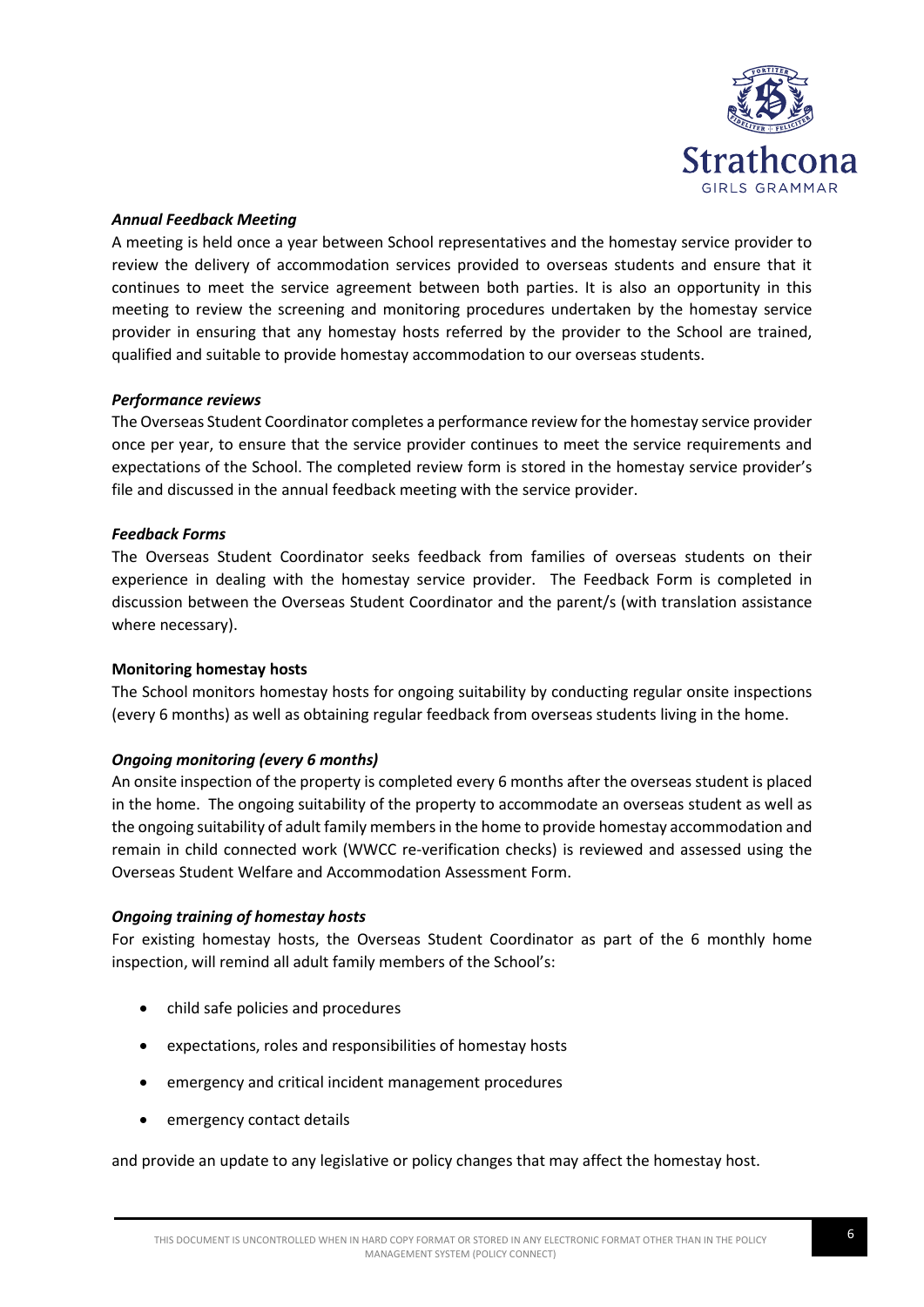

# *Feedback Forms*

The Overseas Student Coordinator seeks feedback from overseas students on their experience in living with the homestay hosts.

The Feedback Form is completed by the overseas student in a meeting with the Overseas Student Coordinator 3 months after moving into their homestay home and every 12 months thereafter.

# **Monitoring student support service providers**

Student support service providers are monitored for ongoing suitability through an annual feedback and performance review.

# *Annual Feedback Meeting*

A meeting is held once a year between School representatives and the student support service provider to review the delivery of support services provided to overseas students and ensure that it continues to meet the service agreement between both parties. It is also an opportunity in this meeting to review the screening and monitoring procedures undertaken by the student support service provider in ensuring that any support persons referred by the provider to the School are trained, qualified and suitable to provide welfare and support to our overseas students.

#### *Performance reviews*

The Overseas Student Coordinator completes a performance review for the student support service provider once per year, to ensure that the service provider continues to meet the service requirements and expectations of the School. The completed review form is stored in the student support service provider's file and discussed in the annual feedback meeting with the service provider.

# *Feedback Forms*

The Overseas Student Coordinator seeks feedback from families of overseas students on their experience in dealing with the homestay service provider. The Feedback Form is completed in discussion between the Overseas Student Coordinator and the parent/s (with translation assistance where necessary).

#### **Monitoring support persons**

The School monitors support persons for ongoing quality of service, ethical standards, adherence to the child safe standards and suitability to meet the age and needs of their assigned overseas student by:

- conducting regular student feedback reviews
- providing ongoing training of support persons
- ensuring that WWCC for the support person remains valid and current against the WWCC Victoria online checking tool (WWCC re-verification checks)